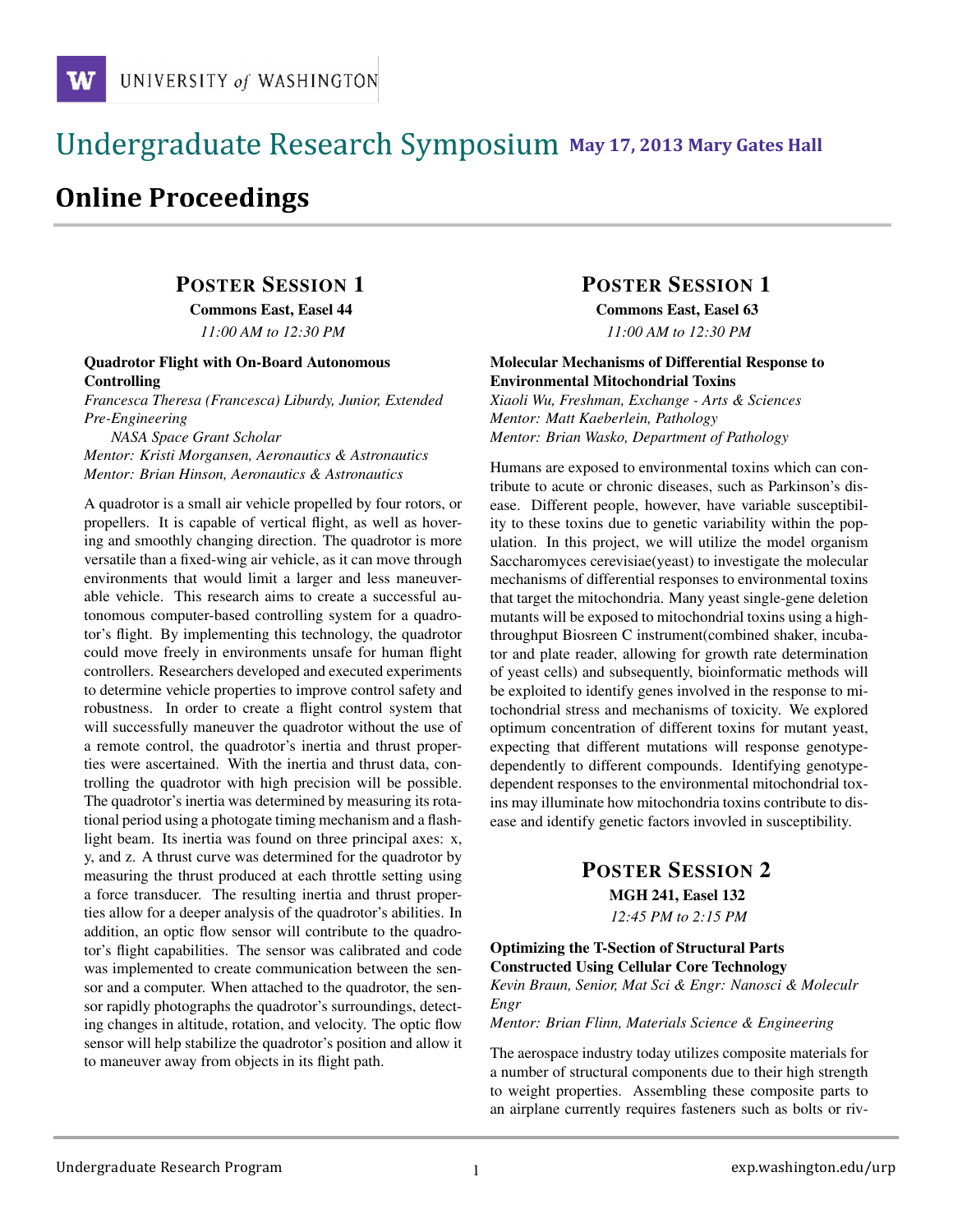ets, even though they add weight and reduce the mechanical properties of the composite parts. Integrated monolithic composite structures not requiring bonding or fastening could improve the strength, fuel efficiency, and ease of assembly of a commercial airplane. Cellular Core Technology (CCT) has been used to create double-box beam composite structures that do not require traditional fastening. The cellular cores provide an internal surface which can apply heat and pressure to all surfaces of a part allowing for high consolidation of complex structures. The consolidation at joints within integrated structures has been a prospective problem, leading to high void content and stress concentrations causing premature failure. The effect of fiber orientation on the expansion of the cellular cores was studied to determine if the fibers restrict the pressure provided by expansion. Double box beams were fabricated while altering the fiber orientation of the carbon fiber plies between 0/90 degrees and +/-45 degrees. After curing, the expansion of the cellular cores for each structure was investigated in order to determine the effect of fiber direction on the restriction of cellular cores and subsequent porosity in the joints. Optical microscopy was used to assess porosity around the joints of each double box beam. Mechanical tests were performed using Digital Image Correlation (DIC) to evaluate the effect of fiber orientation on the stress and strain fields throughout the T-joint geometry. Future work will include determining additional factors that affect the porosity of the joints such as the relationship between the number of plies and the expansion capabilities and the expansion limits for the cellular cores.

# POSTER SESSION 2 MGH 241, Easel 133 *12:45 PM to 2:15 PM*

Influence of Matrix Resin Mechanical Properties on Mechanochromic Fluorescent Damage Probe Response *Natalie Marie (Natalie) Larson, Senior, Mat Sci & Engr: Nanosci & Moleculr Engr*

*NASA Space Grant Scholar, Washington Research Foundation Fellow*

*Mentor: Brian Flinn, Materials Science & Engineering*

A non-destructive inspection (NDI) technique that integrates mechanochromic fluorescent probe molecules into aerospace composite matrix resins was investigated. The NDI technique aims to allow quick and inexpensive inspection of aerospace composites that could reduce the need to overdesign composite structures for undetected damage. This experiment was focused on determining the effect of the matrix resin mechanical properties on the activity of the fluorescent probe molecule. In the first step of this experiment, samples of epoxy (diglycidyl ether of bisphenol A (DGEBA) diethylenetriamine (DETA)) functionalized with fluorescent probe molecules were fabricated. To change the mechanical properties of the epoxy samples, diglycidyl ether (polypropylene glycol) (DGE(PPG)) was added to the samples incrementally from 0-100 weight percent (wt%). To determine the effect of mechanical deformation on the probe in cured DGEBA/DGE(PPG)-DETA, fluorescence spectra were taken before and after incremental compression of the functionalized epoxy samples. The fluorescence testing revealed that the fluorescence activation increases with increasing compressive strain, strain energy, and stress, with a linear relation between fluorescence activation and strain. Furthermore, the fluorescence testing revealed that the fluorescence activation decreased as the modulus of the sample decreased, with the exception of the neat DGEBA-DETA sample. The fluorescence testing also revealed that, without exception, the fluorescence activation decreased as the glass transition temperature decreased and as the wt% DGE(PPG) increased, with no fluorescence activation for 40 wt% DGE(PPG) and above. These results suggest that the sample's composition (wt% DGE(PPG)) and thermal properties (Tg) are more dominant factors affecting the probe's response than the sample's mechanical properties. Future work on this research will be aimed at determining why, on a molecular scale, the probe response decreases with increasing wt% DGE(PPG) and decreasing Tg.

### POSTER SESSION 2 MGH 241, Easel 134 *12:45 PM to 2:15 PM*

Effect of Nanoscale Elements on the Mechanical Performance of a Composite Cooling Pump Cover *Robert Thomas (Robert) Morris, Senior, Mat Sci & Engr: Nanosci & Moleculr Engr Mentor: Brian Flinn, Materials Science & Engineering*

My senior research project consisted of the manufacturing and development of a composite structure for the encasement of the cooling pump for UW Eco Car II. The purpose of creating this structure was to discover the relationship between nanoscale elements (voids, impurities, toughening particles) and the mechanical performance of the composite while maintaining an acceptable strength-to-weight ratio. The composite box was constructed using S-glass fiber plies and a two-part epoxy resin matrix. The wetting of the plies was done using a hand lay up technique. Once each ply was fully impregnated with the resin matrix, the plies were then transferred onto a wood tool that was covered in fluorinated ethylene propylene (FEP). Subsequent wrapping of perforated FEP, bleeder material, and another layer of FEP was bagged under vacuum and left to cure at room temperature. Although this object was cured at room temperature, the use of an autoclave could enhance the mechanical stability of the composite. The combination of heat and pressure would eliminate nanoscale impurities such as voids or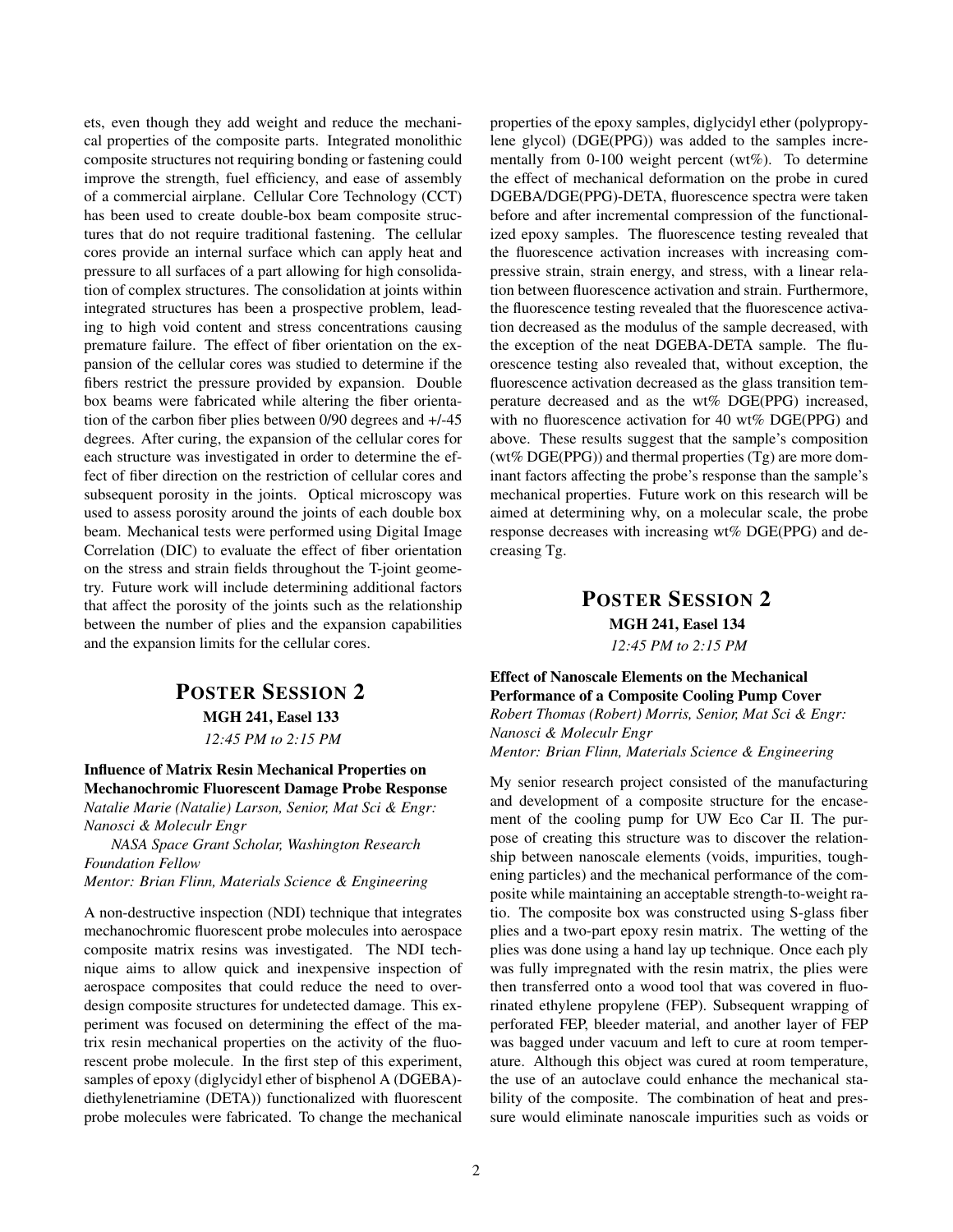semi-crystalline regions as well as promote adhesion of the matrix and fibers. Moreover, the addition of thermoplastic nanoparticles such as polyester could effectively reduce interlaminar shear. Further analysis was conducted into finding the optimal size of these particles to maximize the performance of the composite structure. Through controlled techniques and a proper cure time, a uniform composite casing was fabricated and mounted in the trunk of the Eco Car II. The introduction of thermoplastic elastomeric nanoparticles into the epoxy resin matrix during the mixing process could effectively toughen the composite and would require an autoclave autoclave to ensure the particles were co-continuous within the matrix. At this stage, the thermoset keeps its high glass transition temperature while the thermoplastic increases toughness.

### POSTER SESSION 2

Balcony, Easel 115 *12:45 PM to 2:15 PM*

#### Investigation into Growth and Lipid Production of Two *Botryococcus Braunii* Strains as Potential Biofuel Feedstock

*Alexander (Alex) West, Sophomore, Biology, Computer Science, North Seattle College*

*Debra Del Castillo, Fifth Year, Biochemistry, North Seattle College*

*Joanna Qiao Zuo Liew, Senior,*

*Zeno DeRooy, Sophomore, Chemistry, North Seattle College Richard Won (Richard) Lee, Junior, Extended Pre-Major Jennifer Elliott*

*Mentor: James Patterson, Chemistry, North Seattle Community College Mentor: Brian Saunders, Biology, North Seattle Community College*

Two strains of *Botryococcus braunii* algae were grown in three different sets of conditions to compare growth characteristics and lipid production. One species, UTEX LB 572, was a Race A *Botryococcus braunii* from the culture collection of the University of Texas in Austin. The second species, AC 762, was a Race B *Botryococcus braunii* from the culture collection of the University of Caen, France. UTEX 572 was found to produce two hydrocarbon chain lengths of C:16 and C:18 in a 2:3 ratio respectively. The AC 762 was found to produce hydrocarbons called botryococcenes of chain lengths between C:30 and C:36. The lipid chain lengths of both strains were evaluated by mass spectrometry. The UTEX 572 lipid content was quantified by analytical spectrometry after direct transesterification of the lipid content to biodiesel. The AC 762 lipid content was quantified by a photospectrometry technique developed by UC Berkeley researchers Eroglu and Melis (1985). Cells of both species were harvested during exponential growth phase from 400 mL of growth media and then freeze dried and analyzed gravimetrically. Nine flasks of each species were grown with 3000 lux average light intensity on a 12h:12h light:dark cycle at room temperature averaging 22 C. Three flasks of each species were grown with 1.5% CO2 in BG-11 media, three flasks of each species were grown in BG-11 media with air only and three control flasks were grown in respective carrier medias as those used in the algae collection of origin. Knowledge of the rates at which AC 762 and UTEX 572 produce hydrocarbons as well as the specific lengths and proportions of those hydrocarbons contributes to data needed for comparison of economic considerations in industrial applications.

# POSTER SESSION 3 MGH 241, Easel 160

*2:30 PM to 4:00 PM*

#### Influencing Colorectal Cancer Screening through Health Education

*Avigail Galvan, Senior, Biology, Heritage College McNair Scholar Mentor: Katherine Briant, Fred Hutchinson Cancer Research Center Mentor: Beti Thompson, Cancer Prevention Program, Fred Hutchinson Cancer Research Center Mentor: Genoveva Ibarra, Fred Hutchinson Cancer Research Center*

Colorectal cancer is the third most common cancer in the United States; and is also the third for highest mortality rate. About 90% of all Colorectal Cancer (CRC) cases are in people 50 years of age or older. For that reason, colorectal cancer screening tests such as the FOBT and colonoscopy are recommended for everyone over 50. Colorectal Cancer death rates in Washington State go up by age but differ by ethnicity. They are highest in African Americans (27.5 per 100,000), Native Americans (14.8 per 100,000), Whites (14.8 per 100,000), and Hispanics (13.4 per 100,000). CRC has a high chance of being treated successfully if caught at an early stage, with up to 90% of early cancers being successfully treated and/or prevented. In this study, we will ascertain if Hispanics and Native Americans are more likely to complete a colorectal cancer screening test after getting a tour of the large inflatable colon (CASPER). The colossal colon is a walk-through inflatable replica of the human colon. It illustrates examples of healthy colon tissue, as well as polyps and colon cancer. The study uses a pre/post-test design. Each participant will be asked to complete a brief test. Pre-test questions ask basic questions to assess knowledge about colorectal cancer and attitudes about colorectal cancer screening. A pre-test is completed before walking through CASPER. Post-test questions will ask the same basic colorectal cancer knowledge and attitude questions to see if there is a change after walking through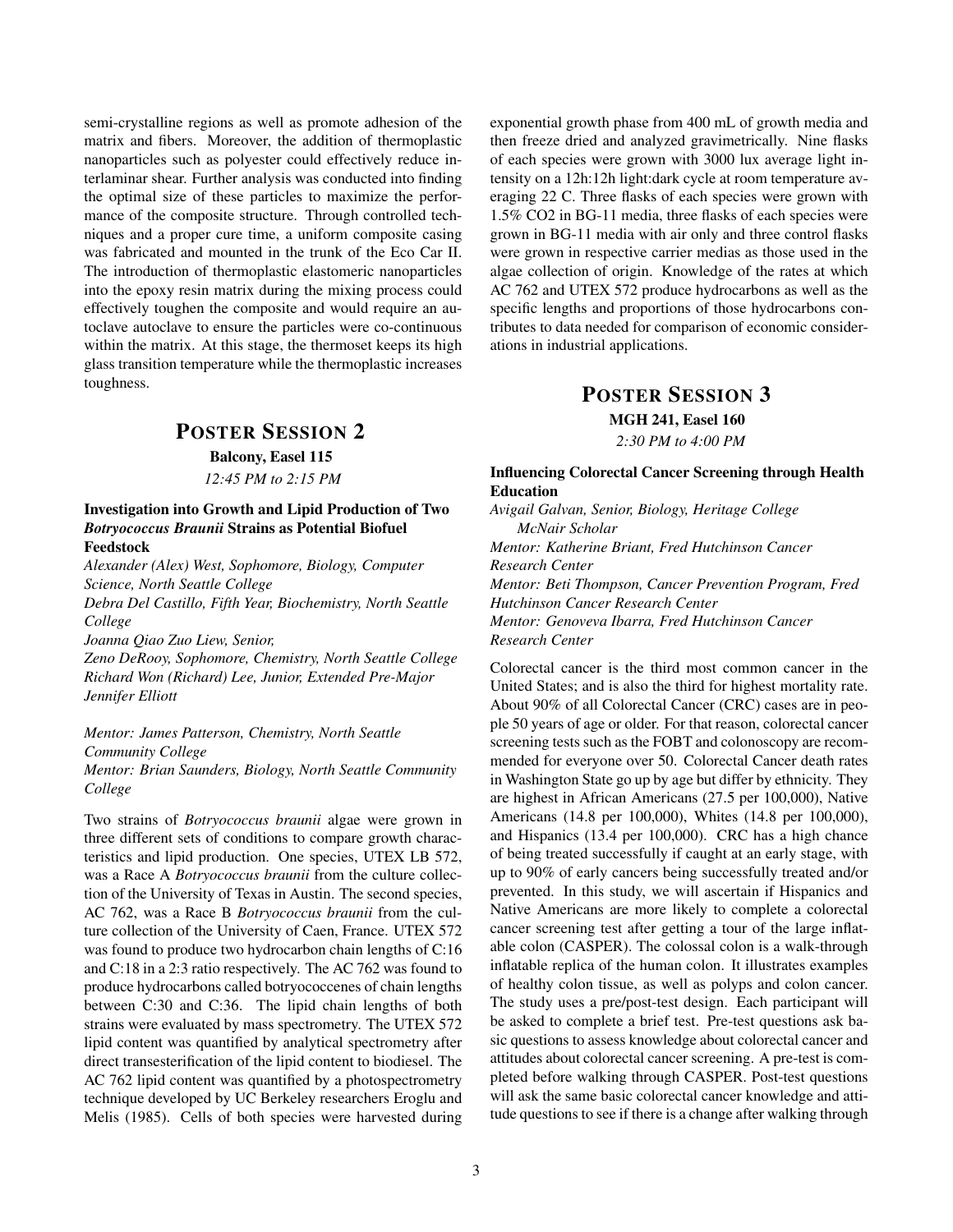the inflatable colon. Data analysis was done using paired ttests to assess changes, if any, using Excel. The results show significant changes in participant likelihood to have a CRC screening, CRC knowledge, perceived knowledge, and likelihood to talk to acquaintances about CRC screening. They also show that CASPER is an effective way to educate participant about CRC.

# POSTER SESSION 3

Balcony, Easel 109

*2:30 PM to 4:00 PM*

#### An Exploration of Binary Stars

*Adrian Luis (Adrian) Davila, Freshman, Astronomy, Physics: Comprehensive Physics Cameron Mitchell Harmon, Freshman, Pre-Sciences Mentor: Eric Agol, Astronomy Mentor: Brian Lee, Astronomy*

Binary star systems offer a deeper insight in regards to the properties of the stars in those systems, as opposed to the observation of a single star. Information from binary stars can help to better understand the lifecycle of stars, the interation among stars, and more accurate predictions as to the mass and radius of certain stars. This study analyzed the radial velocity and lightcurve data from eight binary star systems. Data were collected from the Kepler Space Telescope MAST database. A variety of IDL routines were used in analyzing the lightcurve data. When looking at the lightcurve data we were able to make a breakdown of the curves, determining what portions of light were contributed by Doppler beaming, ellipsoidal deformation and reflection off of the stars. These IDL routines are essentially bits of code used to analyze the data in a systematic manner. We were also able to make rough estimates of the masses and radii of some of the stars using simplified versions of Doppler beaming equations. From the results we were able to identify heartbeat star systems, eclipsing and non-eclipsing binary star systems as well as the periods of the orbits of these systems. Starspots proved to make the interpretation of lightcurves more difficult as they introduced inconsistent changes into the lightcurve data by showing a decrease in magnitude as if from an ecclipsing object but instead from the starspot itself. Future work includes resolving more accurate radii and masses by taking into account the inclination of the orbits by looking more in depth at the radial velocities.

> POSTER SESSION 3 MGH 241, Easel 157 *2:30 PM to 4:00 PM*

#### Genetic Comparison of Heat-Shock Proteins in Two Intertidal Sea Anemones as Models for Climate Change in Puget Sound

*Jennifer Mai, Non-Matriculated, Neuroscience, Physiology , North Seattle College*

*Mentor: Brian Saunders, Biology, North Seattle Community College*

Select proteins from the HSP70 gene family were studied in *Anthopleura artemisia* and *Anthopleura elegantissima*, two intertidal sea anemones found in Puget Sound. *A. elegantissima* are clonal aggregates that are found on rocks while *A. artemisia* live buried, solo within sand. HSP70 are a family of heat shock proteins that are present in prokaryotes and eukaryotes that regulate various protein functions such as heat stress or protein folding. PCR techniques were utilized to determine the presence of HSP70 genes. It is predicted that both species have similar or identical genes that produce HSP70 heat shock proteins, but differ in how the HSP70 genes are expressed. In prior studies, *A. elegantissima* are found to express HSP70 proteins depending on position in a colony (edge versus central positions). *A. artemisia*, allows for an interesting comparison as to how living conditions would affect the expressions of HSP70 proteins. RT-PCR techniques were utilized to determine HSP70 gene expression in both species. Variations of HSP70 expression can be used to generate models to predict the effect of climate change in the Puget Sound area.

### POSTER SESSION 4

Commons West, Easel 22 *4:15 PM to 5:45 PM*

#### Approaches to Identifying Tobacco Use Patterns *Dale Sim (Dale) Kim, Senior, Psychology Mentor: Brian Flaherty, Psychology*

Different groups of smokers are commonly discussed in the research literature on tobacco use and nicotine dependence. Examples include heavy smokers, light smokers, intermittent smokers or social smokers. While forming such groupings may be scientifically useful, there are not standardized definitions for group membership, leading to a lack of clarity and comparability across studies. In tobacco research, groups are commonly formed via cutoff scores. That is, if one is below a certain score, one is in group A, otherwise one is in group B. However the lack of clear group definitions has lead to different researchers using different cutoff scores. For example, one researcher may use smoking five or fewer cigarettes a day as a cutoff to define the "light smoker" group, where another researcher may use smoking ten or fewer cigarettes a day to define the same group. A further potential weakness of the use of cutoff scores is that they enforce absolute distinctions and thereby ignore within group variability as well as measurement error. Rather than using cutoff scores to de